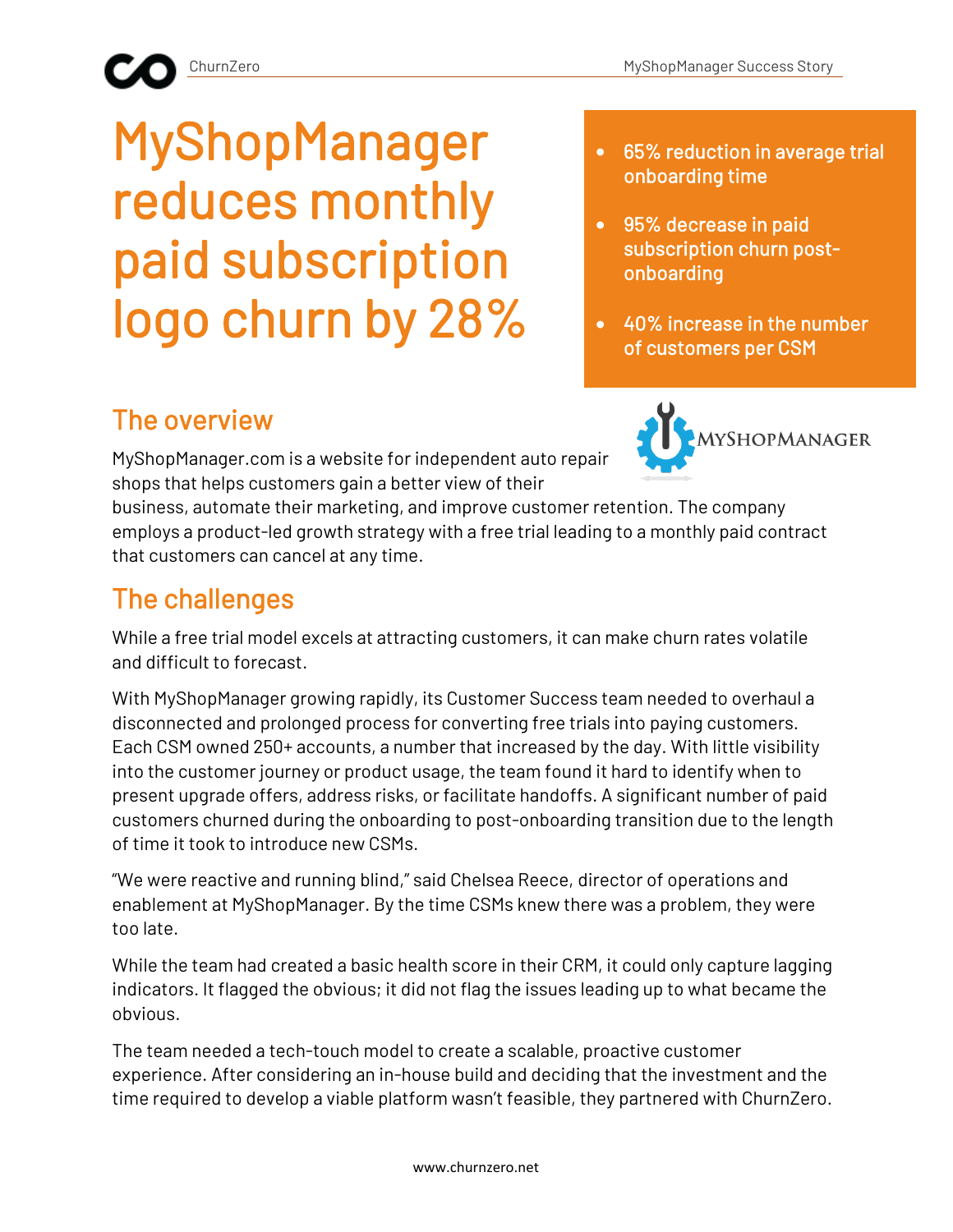### The process

With ChurnZero, MyShopManager can do the following:

- Create smoother trial-to-paid customer transitions. The team used a ChurnZero Play with an In-App Announcement to notify customers when they transitioned from working with an onboarding specialist to a CSM. This workflow also queues an introductory email from the CSM to send to the customer the following day. "The digital touchpoints make it a quicker and more natural progression for the customer," says Chelsea.
- Mitigate churn risks in customer transitions. To standardize customer transitions, the team created an onboarding Journey with defined processes that set expectations and prepared customers for their post-onboarding relationship. MyShopManager's Journey prompts CSMs to review trial customers for red flags that would impede their success. This step reduces churn by surfacing opportunities to nurture at-risk customers and pause the transition until their health improves.
- Flag and address usage changes. ChurnZero's event tracking alerts the MyShopManager team to significant usage events such as a customer turning off a campaign, which signals an engagement decline.
- Track and manage the expansion pipeline. ChurnZero's reports and usage data help the team identify and operationalize upsell opportunities across the customer journey.
- Make business reviews more strategic. The team created and automated an adoption Journey to enhance the structure and cadence of their business review process. ChurnZero helps them ground each call in usage data and insights, elevating the customer's experience from a check-in to a strategic consultation.
- Make customer support data accessible. MyShopManager integrated their support system (Jira Service Desk) with ChurnZero, enabling CSMs to view support tickets and create segments and alerts based on them. Their support team also benefits from being able to access CS data, such as renewal dates and health scores, directly from JIRA.
- Equip the product team with new customer insights. With the ability to segment customers by key attributes and behavior, the CS team can now define their ideal customer profile. MyShopManager's product team also uses this data to guide their customer research and roadmap strategy.
- Solve challenges across the business. The trial-to-paid journey has a few events that overlap and blend. ChurnZero's Live Exports, which automate report creation and distribution, has shed visibility into murky customer statuses. "Everyone gets notified. It's been phenomenal to work cross-functionally and collaboratively," says Chelsea.